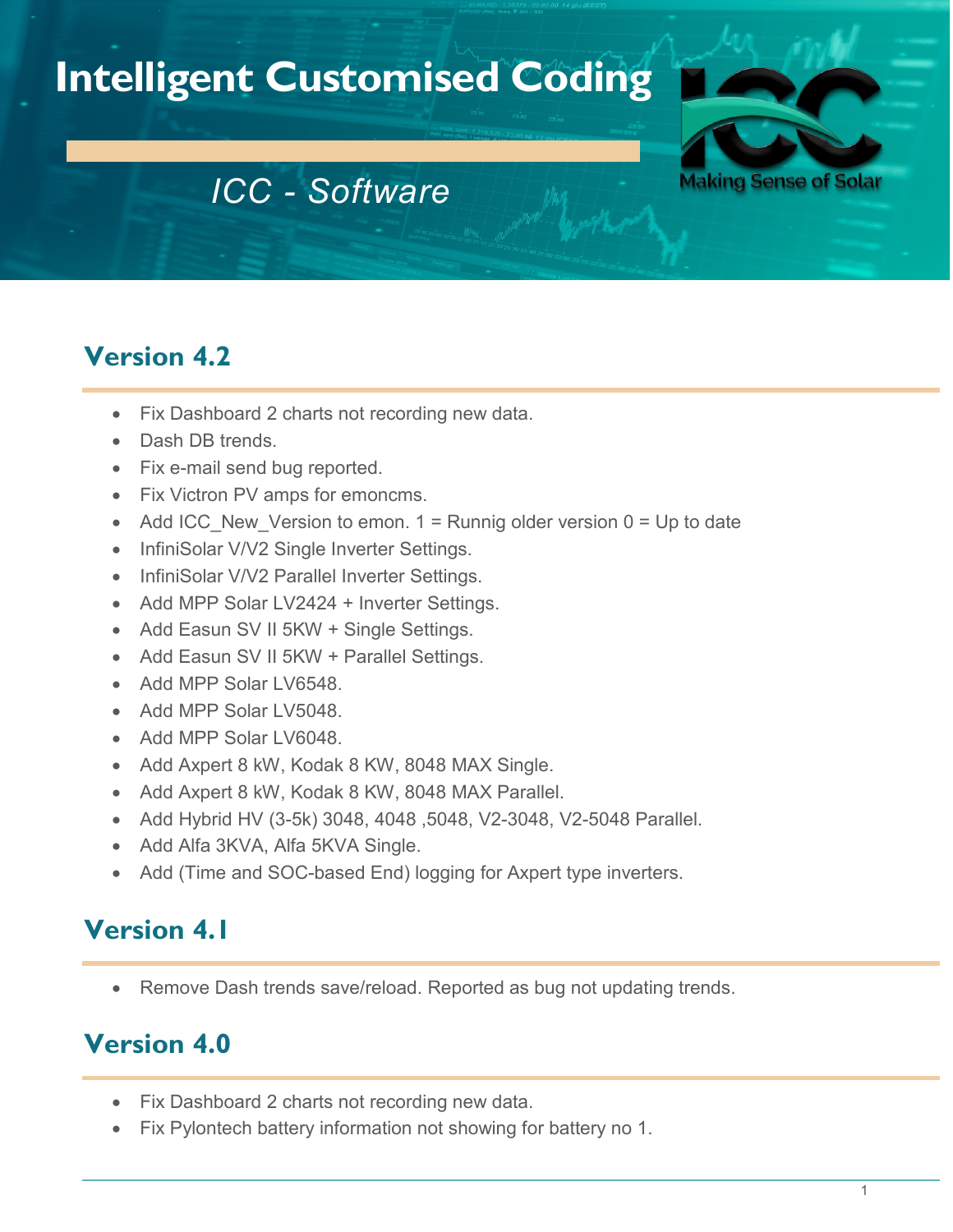#### **INTELLIGENT CUSTOMISED CODING**



#### **Version 3.9**

- Add Axpert/Kodak 8Kw parallel.
- Dash 2 trends saved to reload after ICC restart.
- All other trends are memory trends from version 1.

## **Version 3.8**

- Fix MQTT connection naming.
- Fix MQTT topics names for APM and GPIO.

#### **Version 3.7**

• Fix Grid watts.

## **Version 3.6**

- Add BMV temperature to MQTT.
- Change ICC logo.
- Add Victron battery amps to MQTT.
- Optimise Pylontech threads.

#### **Version 3.5**

- Support Pylontech up to 16 batteries.
- Display (Volts, Amps, Temperature, Watts, SOC and Cycles) of each battery up to 16 batteries.
- Fix Vitron BMV Battery Temperature Value.
- Fix Battery Gauge to handle smaller value set-points.
- Add Victron MPPT Charger Values to MQTT.
- Add parallel setting for Axpert, Kodak and PIP up to 8 inverters.